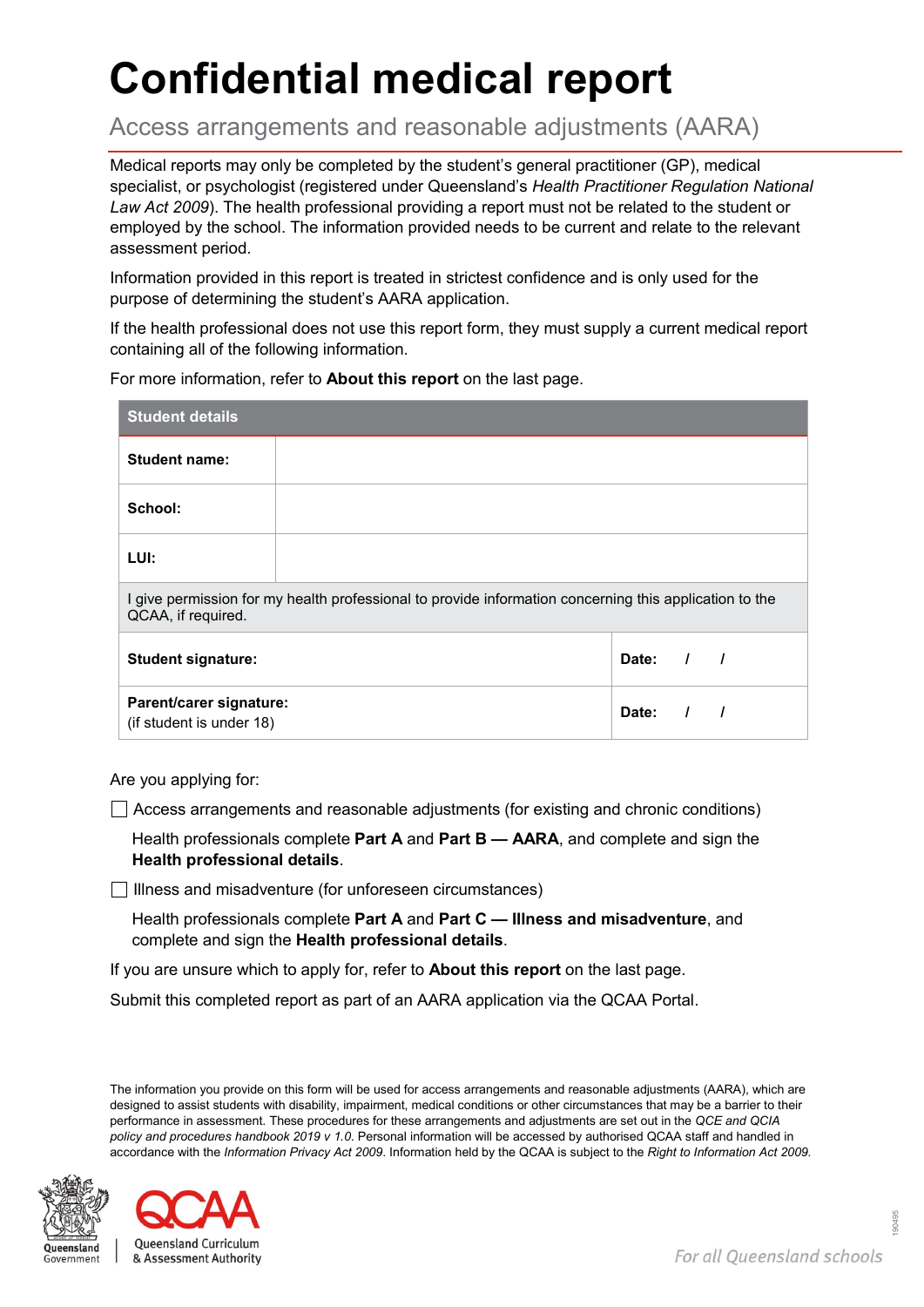# **Part A**

This section is **only** to be completed by the health professional.

| Diagnosis:                                                                                                       |          |                |  |  |  |  |
|------------------------------------------------------------------------------------------------------------------|----------|----------------|--|--|--|--|
| Date of diagnosis:                                                                                               | $\prime$ | $\overline{1}$ |  |  |  |  |
| Date of<br>occurrence/onset:                                                                                     | $\prime$ | $\overline{I}$ |  |  |  |  |
| Provide a brief history of the student's disability, impairment and/or medical condition,<br>including symptoms. |          |                |  |  |  |  |
|                                                                                                                  |          |                |  |  |  |  |
|                                                                                                                  |          |                |  |  |  |  |
|                                                                                                                  |          |                |  |  |  |  |
|                                                                                                                  |          |                |  |  |  |  |
|                                                                                                                  |          |                |  |  |  |  |
|                                                                                                                  |          |                |  |  |  |  |
|                                                                                                                  |          |                |  |  |  |  |
|                                                                                                                  |          |                |  |  |  |  |
|                                                                                                                  |          |                |  |  |  |  |
|                                                                                                                  |          |                |  |  |  |  |
| Is the student currently receiving treatment? Please indicate.                                                   |          |                |  |  |  |  |
|                                                                                                                  |          |                |  |  |  |  |
|                                                                                                                  |          |                |  |  |  |  |
|                                                                                                                  |          |                |  |  |  |  |
|                                                                                                                  |          |                |  |  |  |  |
|                                                                                                                  |          |                |  |  |  |  |
|                                                                                                                  |          |                |  |  |  |  |
|                                                                                                                  |          |                |  |  |  |  |
|                                                                                                                  |          |                |  |  |  |  |
|                                                                                                                  |          |                |  |  |  |  |
|                                                                                                                  |          |                |  |  |  |  |
|                                                                                                                  |          |                |  |  |  |  |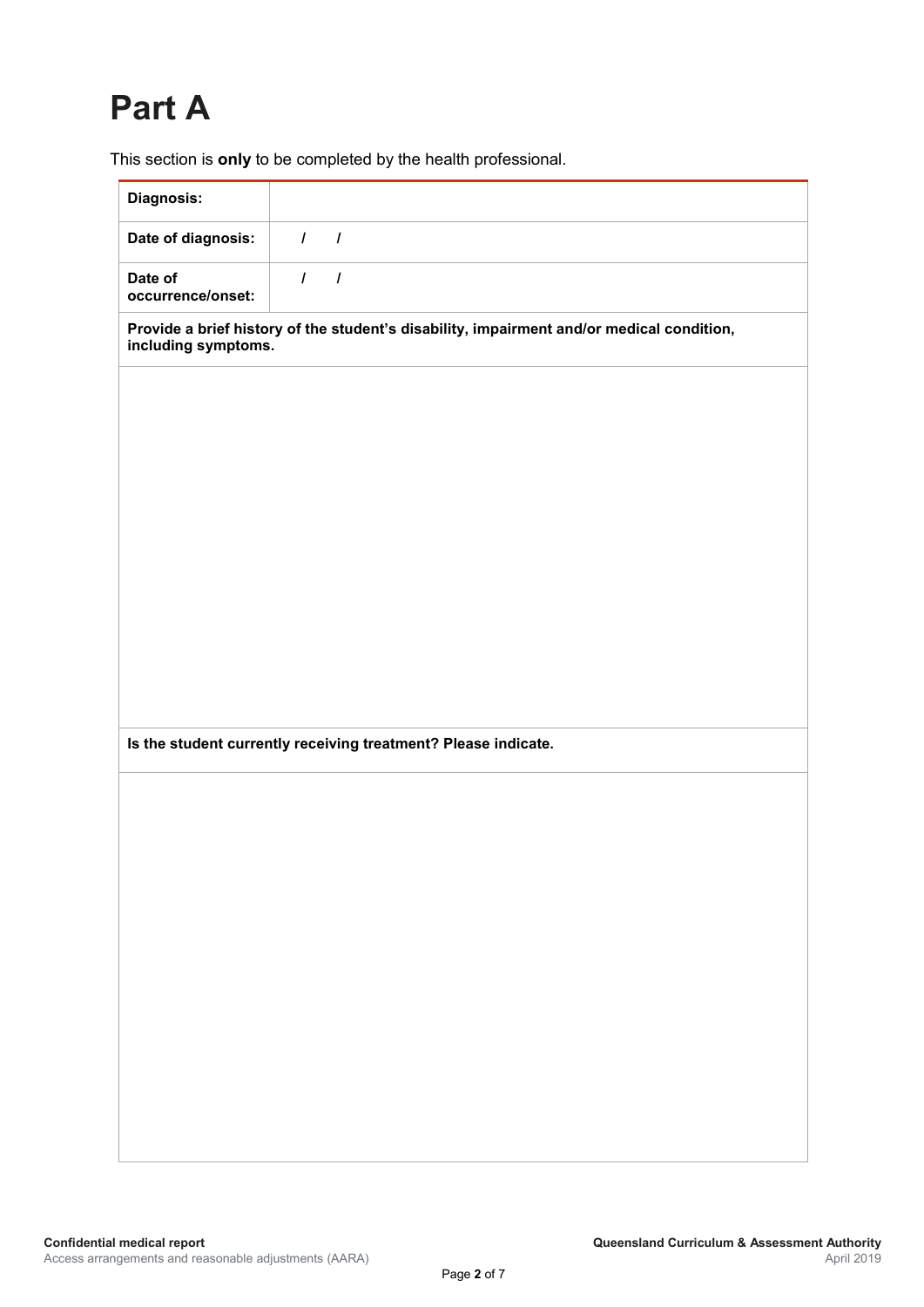**Comment on the probable effect of this disability, impairment and/or medical condition on this student's capacity to complete timed assessment.**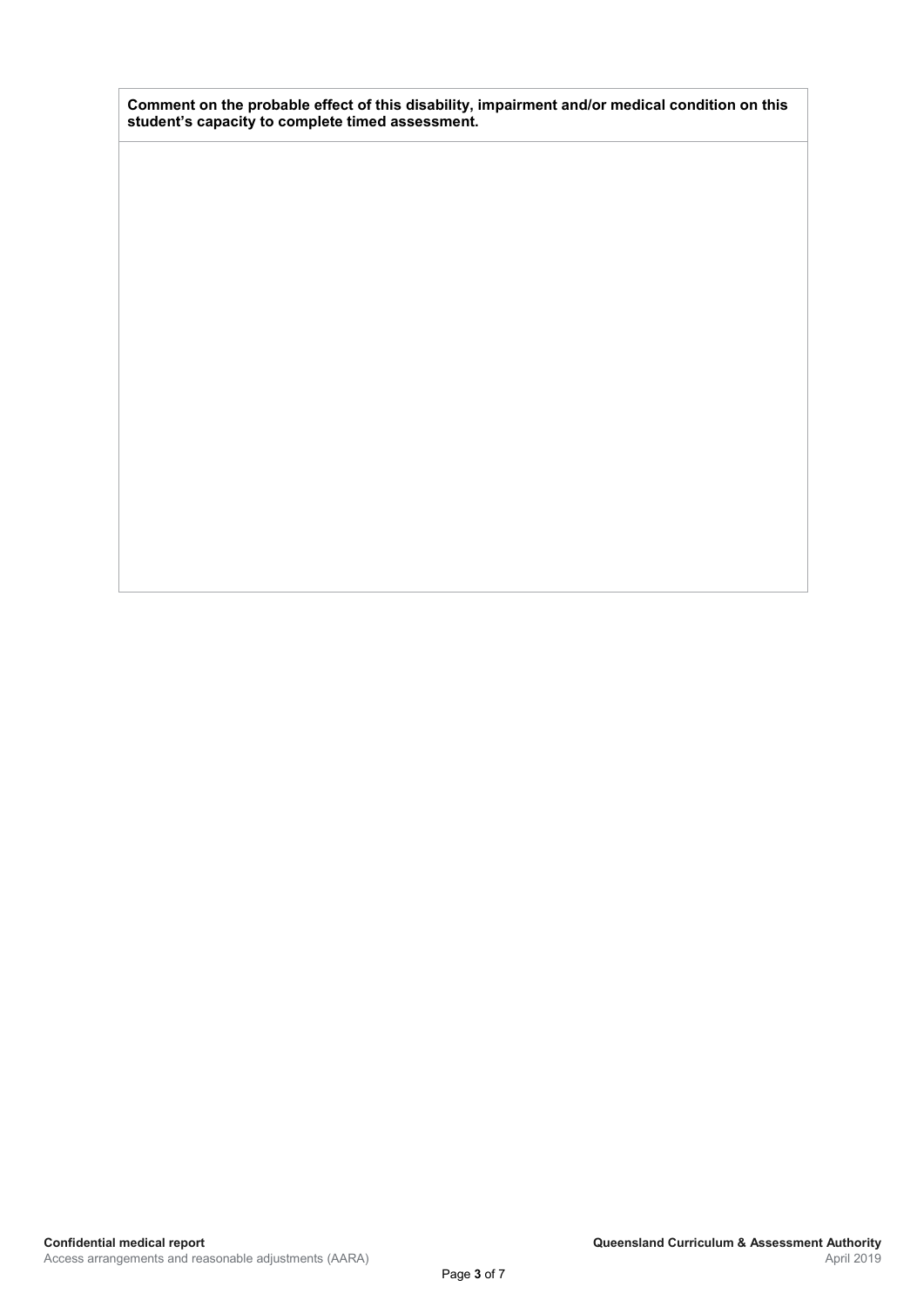# **Part B — AARA**

This section is **only** to be completed by the health professional.

**Comment on how the disability, impairment and/or medical condition would affect this student's daily functioning in the classroom.**

**Professional recommendations for assessment adjustments.**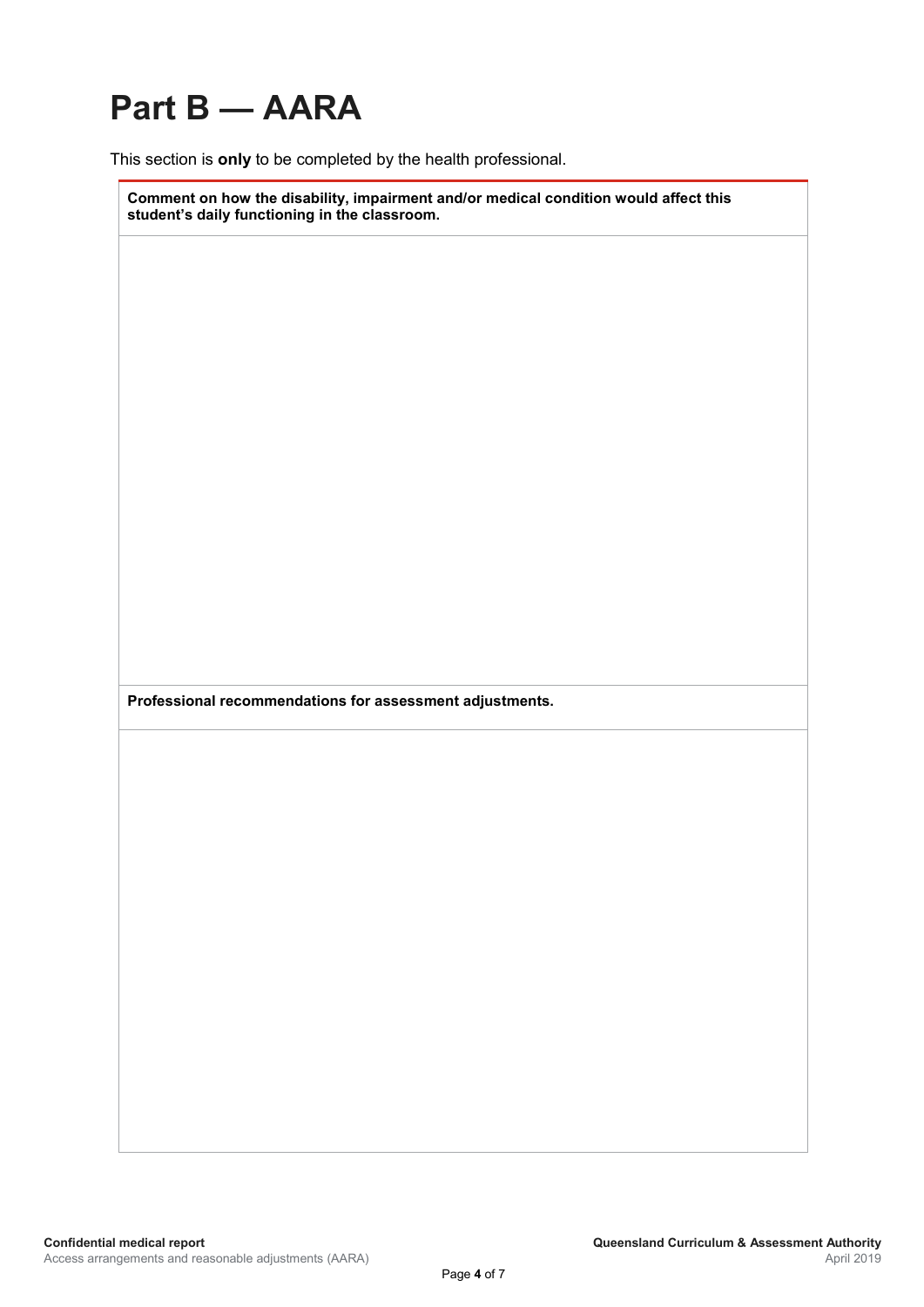# **Part C — Illness and misadventure**

This section is **only** to be completed by the health professional.

| I consider that the effect of the impairment arising from the medical condition is/was:                                                                                          |  |  |  |  |  |  |
|----------------------------------------------------------------------------------------------------------------------------------------------------------------------------------|--|--|--|--|--|--|
| mild<br>moderate<br>severe                                                                                                                                                       |  |  |  |  |  |  |
| I consider that the student is/was:                                                                                                                                              |  |  |  |  |  |  |
| disadvantaged due to a temporary medical condition                                                                                                                               |  |  |  |  |  |  |
| unfit to participate in assessment due to a temporary medical condition<br>from<br>$\sqrt{ }$<br>$\frac{1}{2}$<br>to<br>$\sqrt{ }$                                               |  |  |  |  |  |  |
| unfit to participate in assessment due to a deterioration in a chronic condition<br>from<br>to<br>$\prime$<br>$\prime$<br>$\prime$<br>$\prime$                                   |  |  |  |  |  |  |
| If the student was affected for less than a full day, comment on the amount of time the student was<br>affected during a timed assessment, e.g. second half of the exam session. |  |  |  |  |  |  |
|                                                                                                                                                                                  |  |  |  |  |  |  |
|                                                                                                                                                                                  |  |  |  |  |  |  |
|                                                                                                                                                                                  |  |  |  |  |  |  |
|                                                                                                                                                                                  |  |  |  |  |  |  |
|                                                                                                                                                                                  |  |  |  |  |  |  |
|                                                                                                                                                                                  |  |  |  |  |  |  |
|                                                                                                                                                                                  |  |  |  |  |  |  |
|                                                                                                                                                                                  |  |  |  |  |  |  |
|                                                                                                                                                                                  |  |  |  |  |  |  |
|                                                                                                                                                                                  |  |  |  |  |  |  |
|                                                                                                                                                                                  |  |  |  |  |  |  |
|                                                                                                                                                                                  |  |  |  |  |  |  |
|                                                                                                                                                                                  |  |  |  |  |  |  |
|                                                                                                                                                                                  |  |  |  |  |  |  |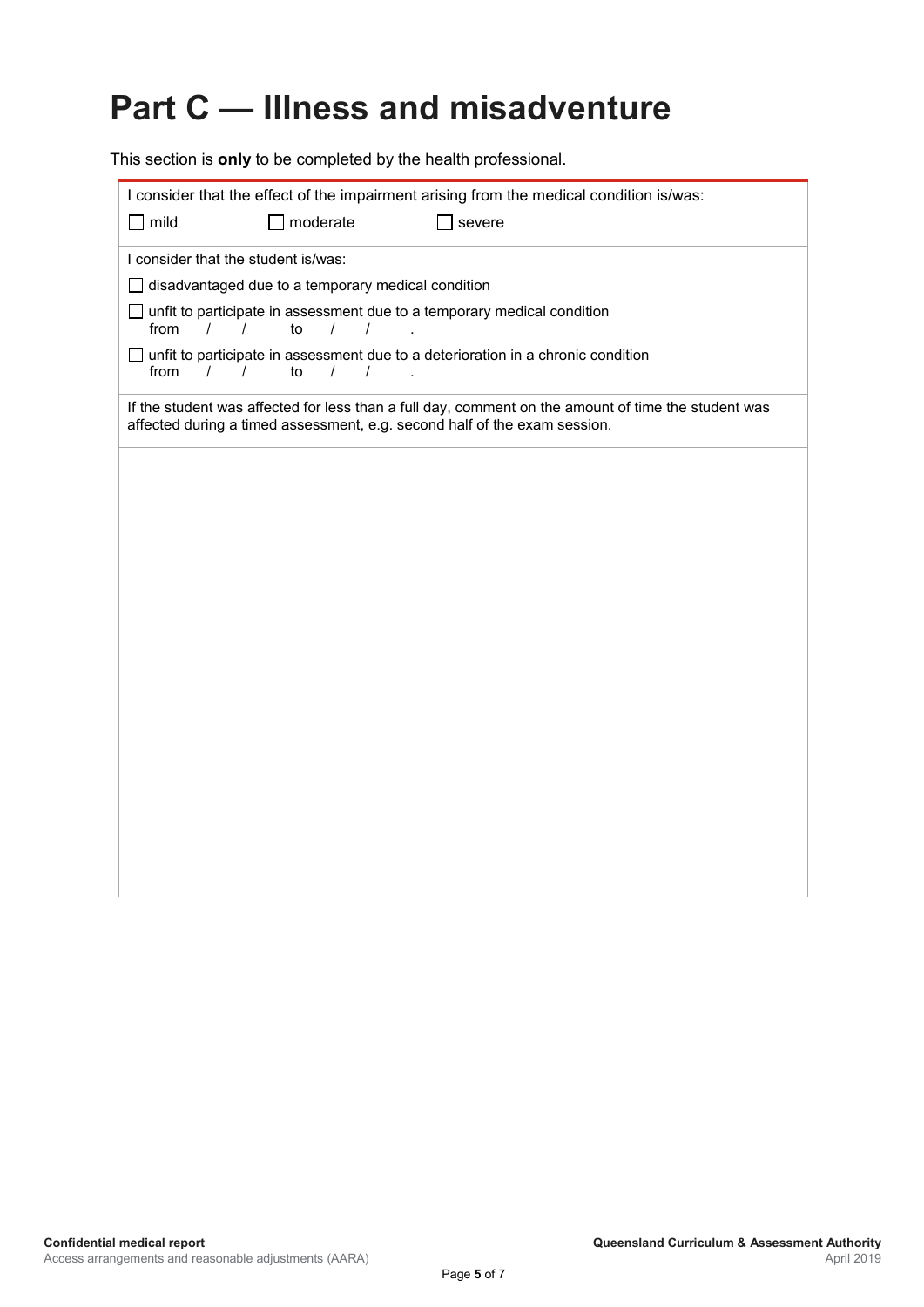### **Health professional details**

| Name:                                        |                                 |
|----------------------------------------------|---------------------------------|
| Profession:                                  |                                 |
| Phone:                                       |                                 |
| Specialty/qualifications:<br>(if applicable) |                                 |
| Place of work:                               |                                 |
| <b>Registration number:</b>                  |                                 |
| <b>Practice stamp:</b><br>(if applicable)    |                                 |
| Signature:                                   | Date:<br>$\sqrt{ }$<br>$\prime$ |